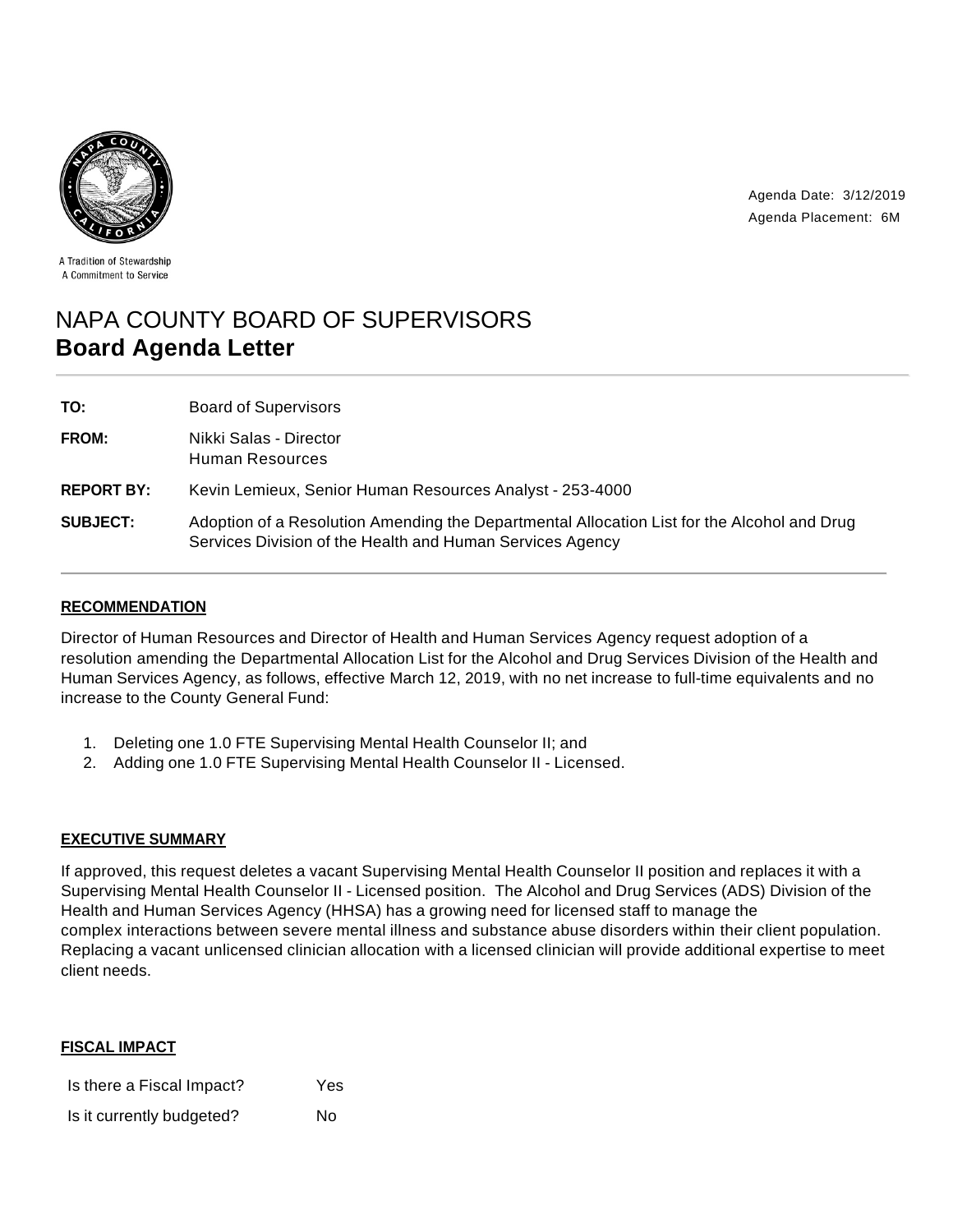| What is the revenue source?       | This position is funded by Medi-Cal reimbursement (35%), 2011 Realignment<br>(35%), SAPT Block Grant (15%), and the Health and Human Services Agency<br>(HHSA) General Fund (15%).                                                                                                                                               |
|-----------------------------------|----------------------------------------------------------------------------------------------------------------------------------------------------------------------------------------------------------------------------------------------------------------------------------------------------------------------------------|
| Is it Mandatory or Discretionary? | Discretionary                                                                                                                                                                                                                                                                                                                    |
| Discretionary Justification:      | By approving this action, HHSA will have the ability to hire a licensed clinician<br>with the professional education and training necessary to provide<br>comprehensive client care.                                                                                                                                             |
| Is the general fund affected?     | No.                                                                                                                                                                                                                                                                                                                              |
| Future fiscal impact:             | The increased cost of salary and benefits for the remainder of Fiscal Year<br>2018-2019 for the requested Supervising Mental Health Counselor II -<br>Licensed is estimated at \$2,697. The increased annualized cost for this<br>position is estimated at \$13,237, and will be budgeted accordingly in future<br>fiscal years. |
| Consequences if not approved:     | Keeping an unlicensed allocation will require the additional resources of a<br>licensed staff person to review and approve all clinical documentation for a<br>large case load.                                                                                                                                                  |
| Additional Information:           |                                                                                                                                                                                                                                                                                                                                  |

## **ENVIRONMENTAL IMPACT**

ENVIRONMENTAL DETERMINATION: The proposed action is not a project as defined by 14 California Code of Regulations 15378 (State CEQA Guidelines) and therefore CEQA is not applicable.

## **BACKGROUND AND DISCUSSION**

The Alcohol and Drug Services Division (ADS) at the Health and Human Services Agency (HHSA) offers prevention, treatment, and intervention services to clients. On January 29, 2019 the Board of Supervisors approved a new Supervising Mental Health Counselor II position for ADS. The position was approved to assist ADS in meeting its increased responsibilities related to the supervision of contract providers under the new managed care model. The new managed care model is being implemented under the Interagency Agreement for the provision of "Drug Medi-Cal Organized Delivery System" services between the County of Napa and the California Department of Healthcare Services. The agreement commenced on December 15, 2017 (Napa County Agreement No. 180182B).

The vacant Supervising Mental Health Counselor II position is funded with revenues from various uncapped and capped State and Federal funding streams, without the use of the County General Fund. HHSA has determined that the draw down of funding from uncapped streams will be maximized by designating the position as "license required." For this reason, it is requested that the position be upgraded from unlicensed to a Supervising Mental Health Counselor II - Licensed.